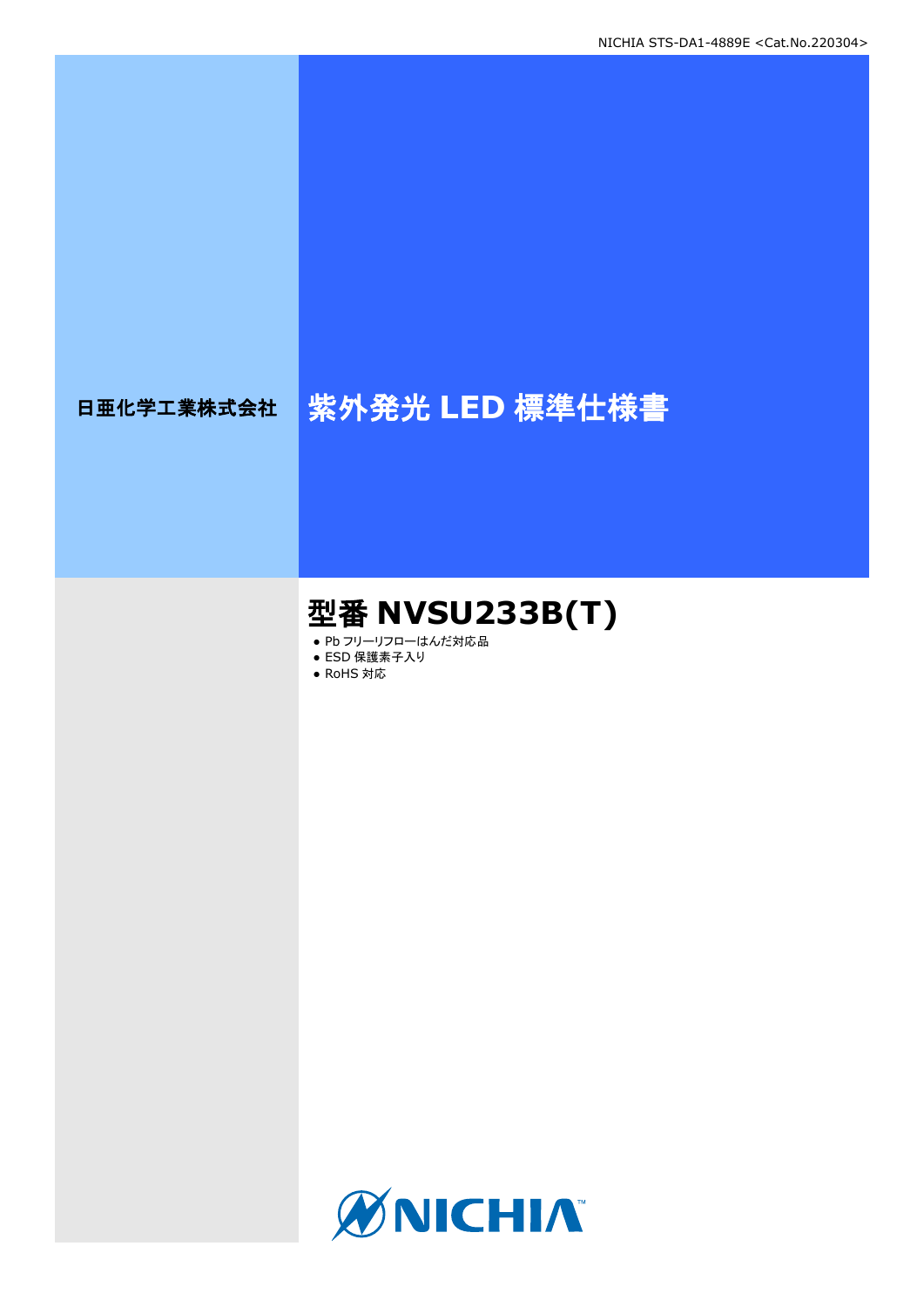### 規格

### (1) 絶対最大定格

|          | 項目        | 記号                | 最大定格           | 単位 |
|----------|-----------|-------------------|----------------|----|
|          | 順電流       | $I_F$             | 1400           | mA |
|          | パルス順電流    | $I_{FP}$          | 2000           | mA |
| U365 ランク | 許容損失      | $P_D$             | 5.88           | W  |
|          | ジャンクション温度 | T)                | 130            | °C |
|          | 順電流       | $I_F$             | 1400           | mA |
| U385 ランク | パルス順電流    | $I_{FP}$          | 2000           | mA |
|          | 許容損失      | $P_D$             | 5.88           | W  |
|          | ジャンクション温度 | T <sub>1</sub>    | 130            | °C |
|          | 順電流       | ΙF                | 1400           | mA |
|          | パルス順電流    | $I_{\mathsf{FP}}$ | 2000           | mA |
| U395 ランク | 許容損失      | $P_D$             | 5.6            | W  |
|          | ジャンクション温度 | T <sub>1</sub>    | 130            | °C |
| 逆方向許容電流  |           | $I_{R}$           | 85             | mA |
| 動作温度     |           | $T_{\text{opt}}$  | $-10\nu 85$    | °C |
| 保存温度     |           | $T_{\rm stg}$     | $-40 \sim 100$ | °C |

\* Ts=25°C での値です。

\* IFP条件は、パルス幅 10ms 以下、デューティー比は 10%以下です。

### (2) 特性

|          | 項目       | 記号                | 条件              | 標準   | 最大                       | 単位   |
|----------|----------|-------------------|-----------------|------|--------------------------|------|
|          | 順電圧      | $V_F$             | $I_F = 1000mA$  | 3.85 |                          | V    |
|          | 放射束      | $\Phi_{\rm e}$    | $I_F = 1000mA$  | 1450 | $\overline{\phantom{0}}$ | mW   |
| U365 ランク | ピーク波長    | $\lambda_{\rm p}$ | $I_F = 1000$ mA | 365  |                          | nm   |
|          | スペクトル半値幅 | Δλ                | $I_F = 1000mA$  | 9.0  |                          | nm   |
|          | 順電圧      | $V_F$             | $I_F = 1000mA$  | 3.70 | $\overline{\phantom{a}}$ | V    |
| U385 ランク | 放射束      | $\Phi_{\rm e}$    | $I_F = 1000mA$  | 1730 | $\overline{\phantom{a}}$ | mW   |
|          | ピーク波長    | $\lambda_{\rm p}$ | $I_F = 1000mA$  | 385  |                          | nm   |
|          | スペクトル半値幅 | Δλ                | $I_F = 1000mA$  | 11   |                          | nm   |
|          | 順電圧      | $V_F$             | $I_F = 1000$ mA | 3.65 |                          | V    |
|          | 放射束      | $\Phi_e$          | $I_F = 1000$ mA | 1650 | $\overline{\phantom{a}}$ | mW   |
| U395 ランク | ピーク波長    | $\lambda_{\rm p}$ | $I_F = 1000mA$  | 395  |                          | nm   |
|          | スペクトル半値幅 | Δλ                | $I_F = 1000mA$  | 11   |                          | nm   |
| 熱抵抗      |          | $R_{\theta}$      |                 | 3.9  | 5.7                      | °C/W |

\* T<sub>S</sub>=25°C での値です。

\* 放射束は、CIE 127:2007 に準拠した国家標準校正値と整合をとっています。

\* 熱抵抗 RθJSは、ダイスから TS測定ポイントまでの熱抵抗を表します。

\* 本製品は LED の諸特性が安定する定格電流の 10%以上でご使用されることを推奨します。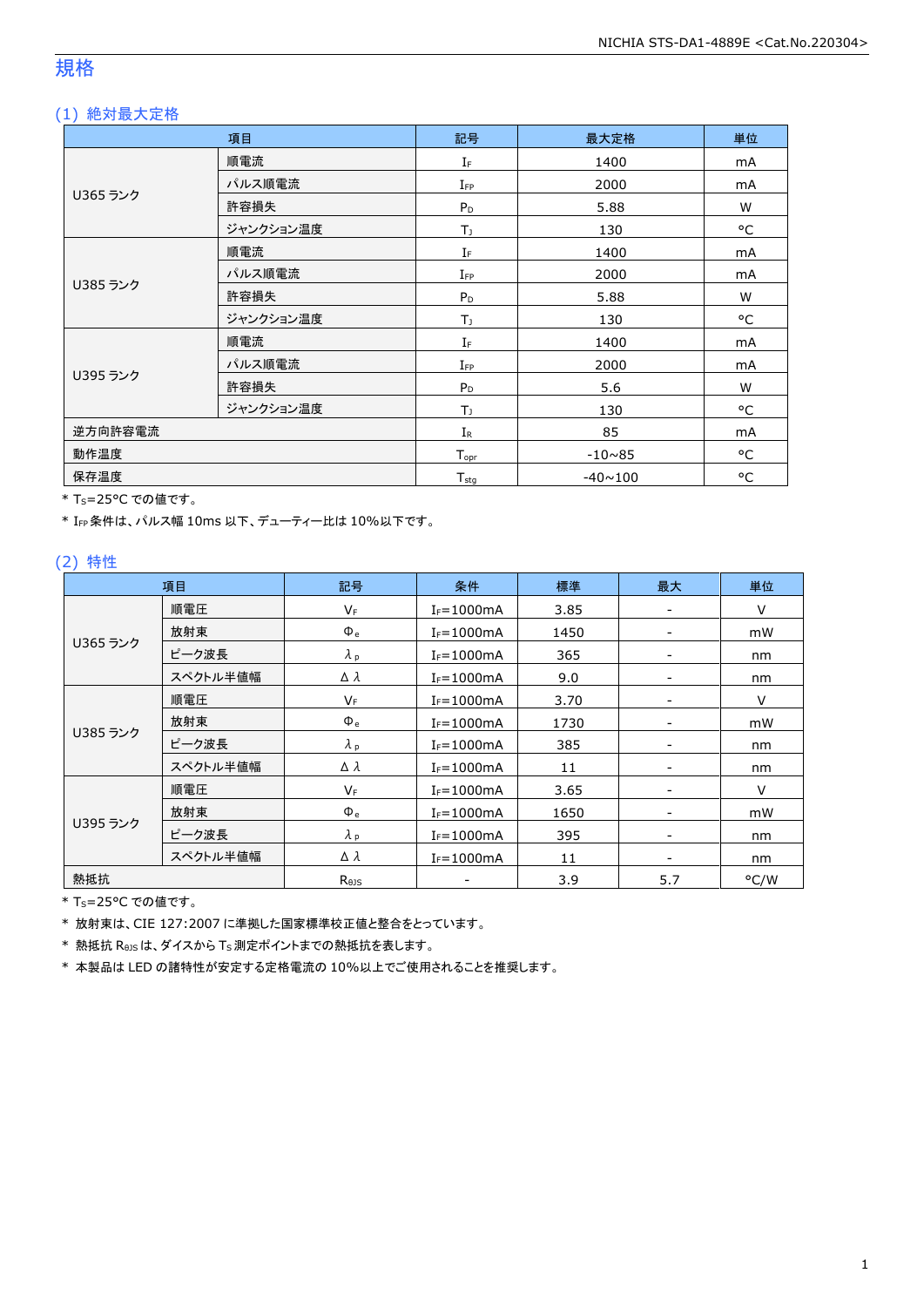### ランク分け

| 項目    | ランク    | 最小   | 最大   | 単位 |  |
|-------|--------|------|------|----|--|
|       | H1     | 4.0  | 4.2  |    |  |
|       | M      | 3.6  | 4.0  | V  |  |
| 順電圧   | L      | 3.2  | 3.6  |    |  |
|       | K      | 2.8  | 3.2  |    |  |
|       | P11d22 | 2060 | 2240 |    |  |
|       | P11d21 | 1900 | 2060 |    |  |
|       | P10d22 | 1740 | 1900 |    |  |
|       | P10d21 | 1600 | 1740 |    |  |
| 放射束   | P9d22  | 1460 | 1600 | mW |  |
|       | P9d21  | 1340 | 1460 |    |  |
|       | P8d22  | 1230 | 1340 |    |  |
|       | P8d21  | 1130 | 1230 |    |  |
|       | P7d22  | 1040 | 1130 |    |  |
|       | U395   | 390  | 400  |    |  |
| ピーク波長 | U385   | 380  | 390  | nm |  |
|       | U365   | 360  | 370  |    |  |

\* Ts=25°C での値です。

\* 順電圧は±0.05V の公差があります。

\* 放射束は±6%の公差があります。

\* ピーク波長は±3nm の公差があります。

\* 1 注文単位に対して上記のランクを納入します。又、その納入比率は問わないものとします。

ピーク波長-順電圧ランク対応表

| 順電圧ランク     |  |   |    |
|------------|--|---|----|
|            |  | м | H1 |
| ピーク波長ランク   |  |   |    |
| U365, U385 |  |   |    |
| U395       |  |   |    |

ピーク波長-放射束ランク対応表

| 放射束ランク     |       |       |       |       |       |        |               |        |
|------------|-------|-------|-------|-------|-------|--------|---------------|--------|
|            | P7d22 | P8d21 | P8d22 | P9d21 | P9d22 | P10d21 | P10d22 P11d21 | P11d22 |
| ピーク波長ランク   |       |       |       |       |       |        |               |        |
| U365       |       |       |       |       |       |        |               |        |
| U385, U395 |       |       |       |       |       |        |               |        |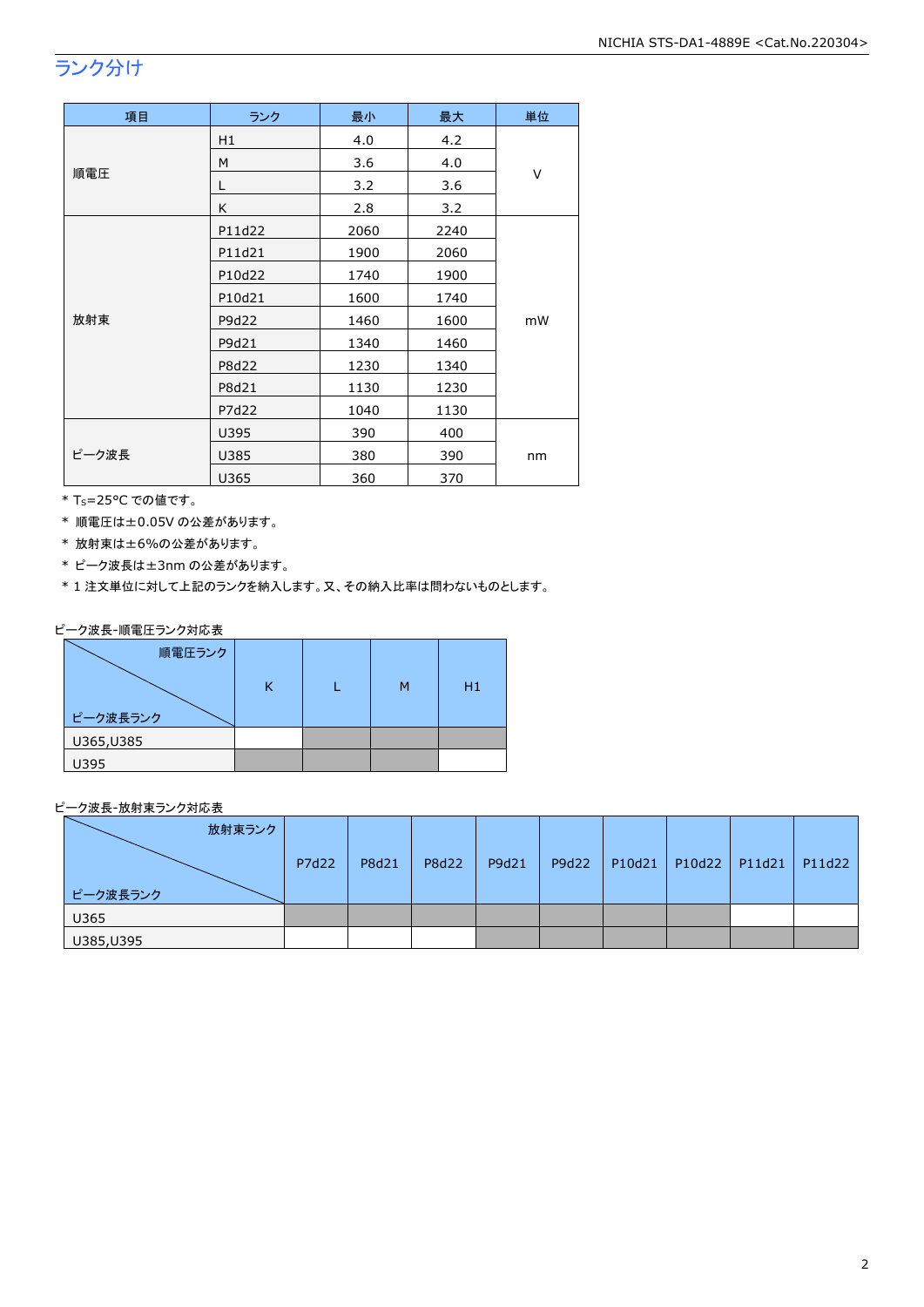### 外形寸法

- This product complies with RoHS Directive. \* 本製品はRoHS指令に適合しております。
- The dimension(s) in parentheses are for reference purposes. \* 括弧で囲まれた寸法は参考値です。

管理番号 No. STS-DA7-5931D NVSU233x

(単位 Unit: mm, 公差 Tolerance: ±0.2)









| 項目 Item                   | 内容 Description    |
|---------------------------|-------------------|
| パッケージ材質                   | セラミックス            |
| Package Materials         | Ceramics          |
| ガラス窓材質                    | 硬質ガラス             |
| Glass Materials           | Hard Glass        |
| 接着剤材質                     | シリコーン             |
| <b>Adhesive Materials</b> | Silicone Adhesive |
| 電極材質                      | 金メッキ              |
| Electrodes Materials      | Au-plated         |
| 質量<br>Weight              | 0.037q(TYP)       |

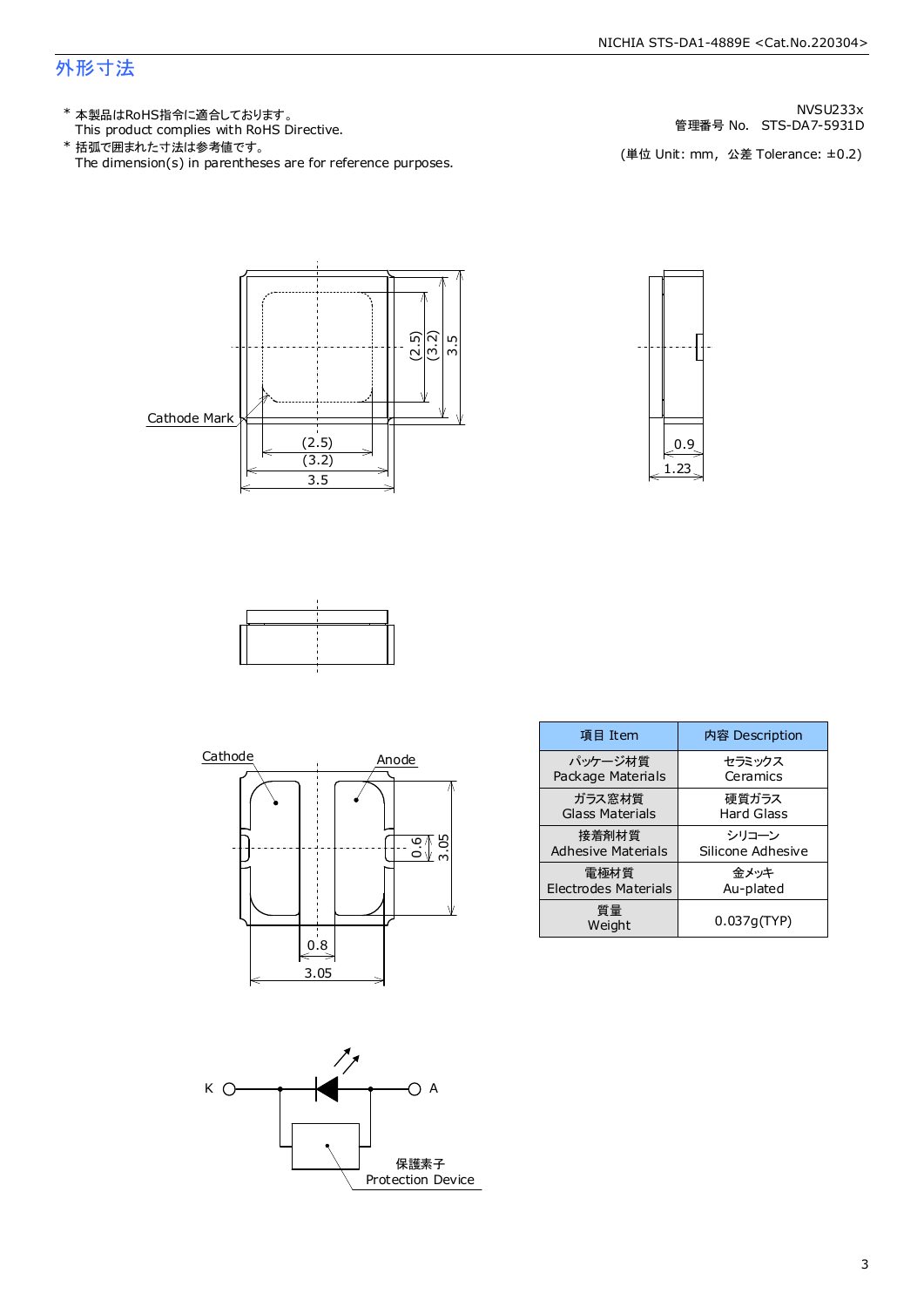#### NICHIA STS-DA1-4889E <Cat.No.220304>

### はんだ付け

● リフロー推奨条件(Pb フリーはんだ使用時)



● 推奨取り付けパターン



(単位 Unit: mm)

- \* 本製品は、リフロー対応品です。ディップはんだ、手はんだについては保証できません。
- \* リフローはんだは 2 回までとして下さい。
- \* ピーク温度からの冷却温度勾配が緩やかになるように配慮し、LED へ過剰な応力がかからないよう事前検証を十分行って下さい。
- \* 大気リフローの場合、リフロー時の熱や雰囲気の影響により、光学的劣化を起こすことがあります。リフローに際しては、窒素リフローを推奨します。
- \* 基本的にはんだの取り付け後の修正は行わないで下さい。やむをえず修正する場合は、事前に修正による特性の劣化のなきことを確認の上行って下さ い。
- \* はんだ付け時、加熱された状態で LED にストレスを加えないで下さい。
- \* 実装機を使用する場合は、本製品にあった吸着ノズルを選定下さい。
- \* あくまで推奨ランドは LED を問題無く取り付けられるランドサイズとなっています。高密度実装などで実装精度が必要となる場合は、それに適したランド形 状を検討下さい。
- \* フラックスを使用する場合はノンハロゲンタイプを推奨します。また LED に直接フラックスがかかるような工程設計は行わないで下さい。
- \* 取り付けパターンに対して、はんだ種類及びはんだ塗布量が問題ないことを事前に確認して下さい。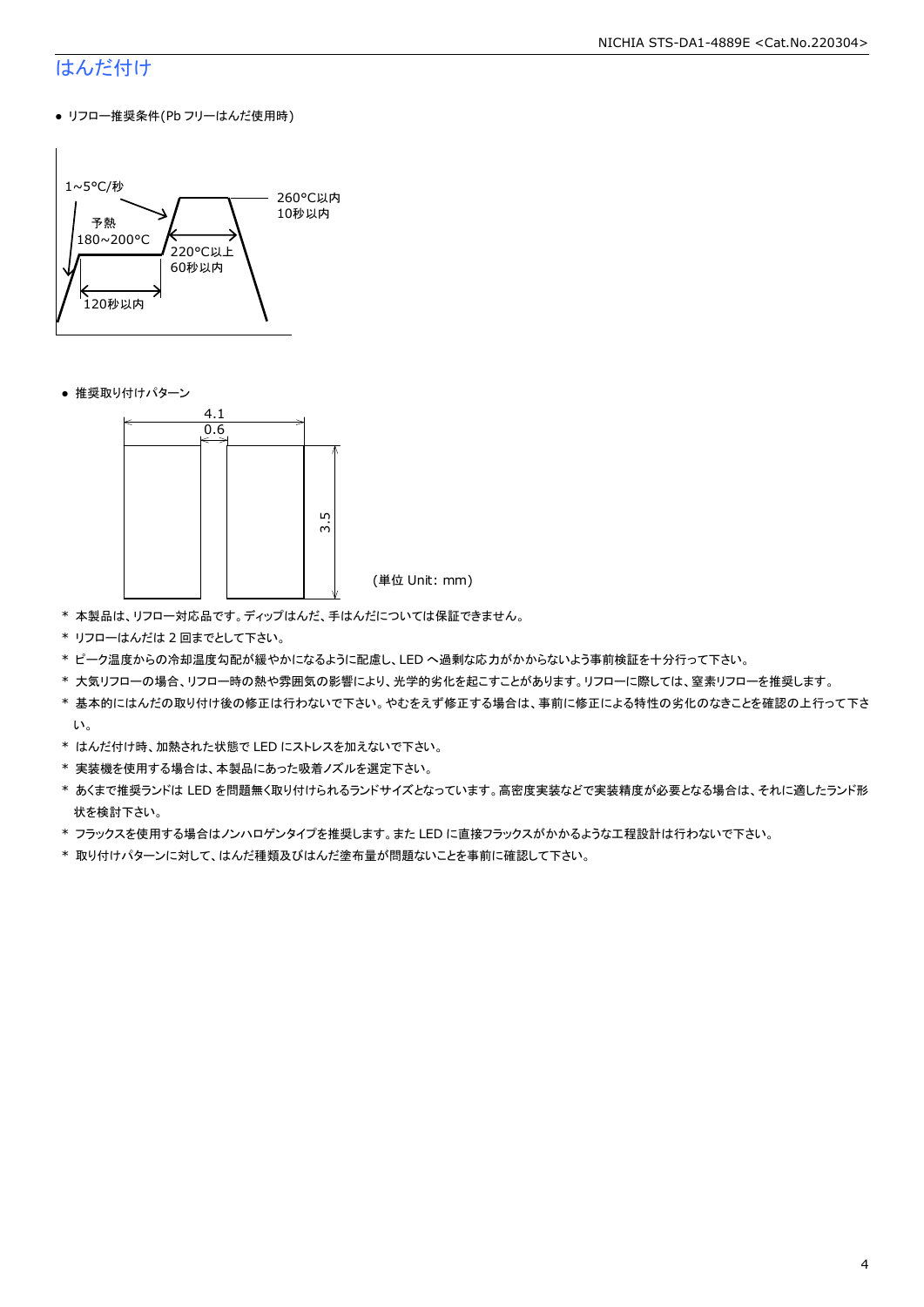### 梱包仕様



- Products shipped in anti-static *IC packs* are packed in a moisture-proof bag.<br>They are shipped in cardboard boxes to protect them from external forces during transportation. 本製品はICパックに入れたのち、輸送の衝撃から保護するためダンボールで梱包します。 \*
- Do not drop or expose the box to external forces as it may damage the products. 取り扱いに際して、落下させたり、強い衝撃を与えたりしますと、製品を損傷させる原因になりますので注意して下さい。 \*
- Do not expose to water. The box is not water-resistant. \*
- ダンボールには防水加工がされておりませんので、梱包箱が水に濡れないよう注意して下さい。
- Using the original package material or equivalent in transit is recommended. 輸送、運搬に際して弊社よりの梱包状態あるいは同等の梱包を行って下さい。 \*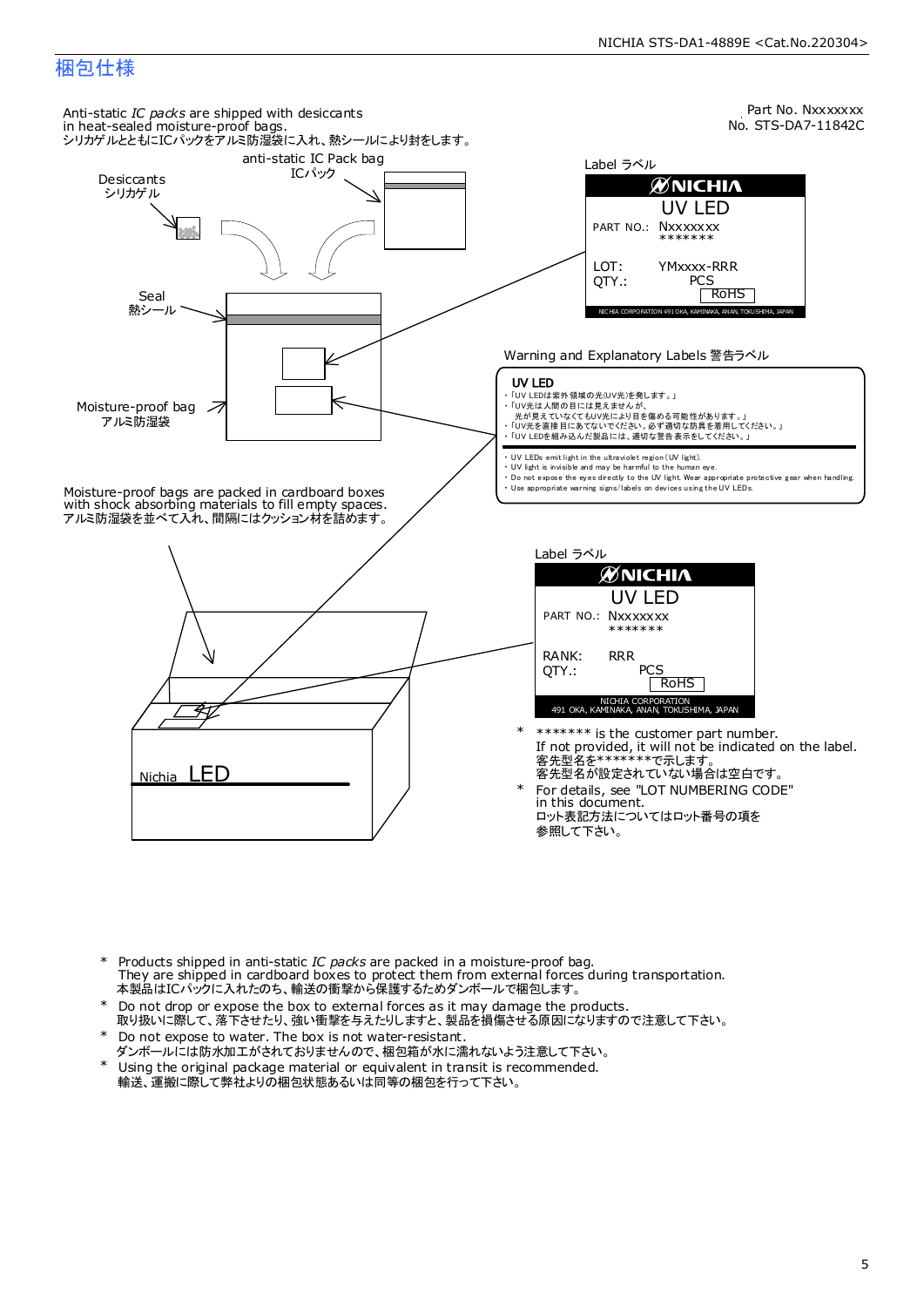### テーピング仕様

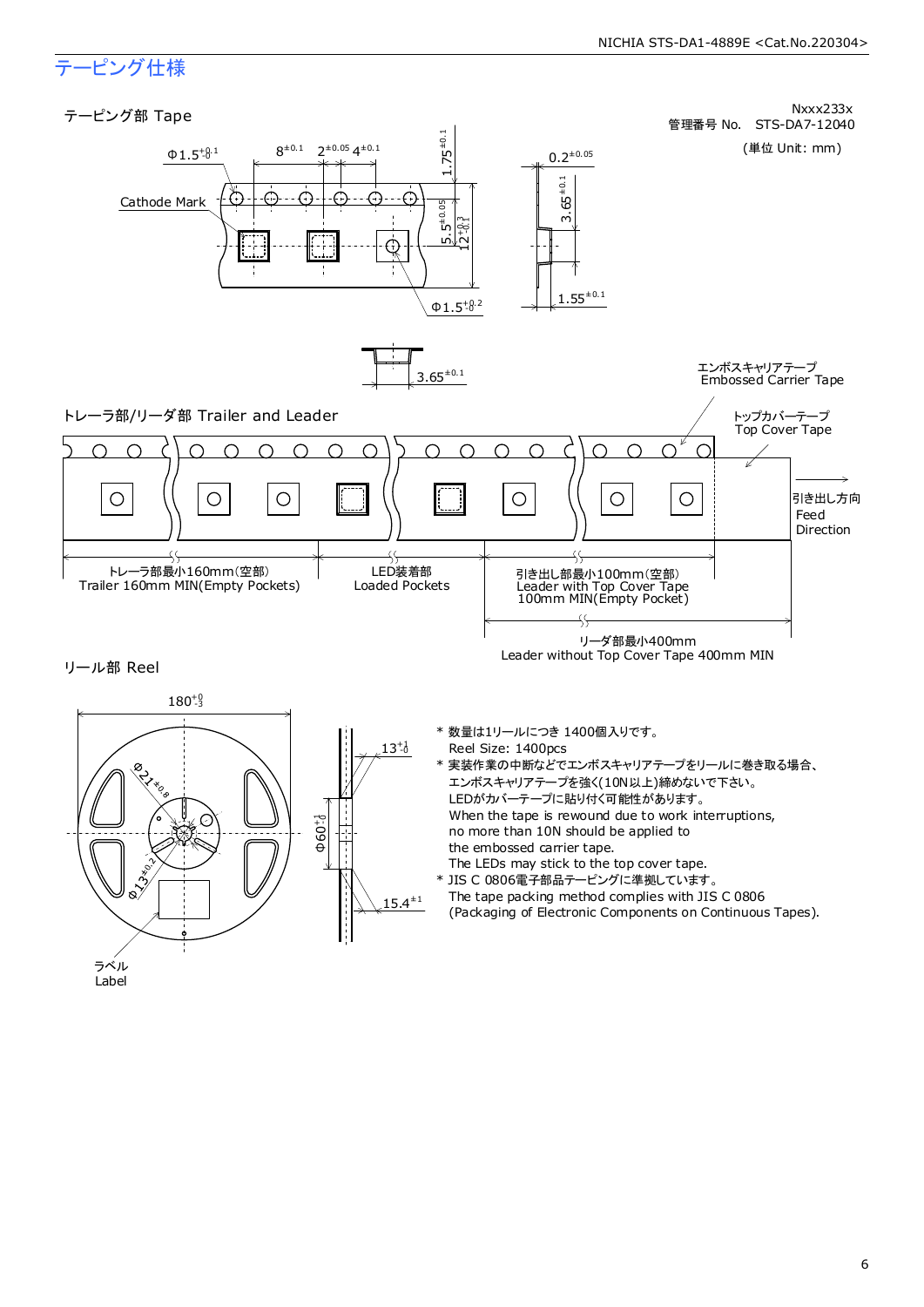#### NICHIA STS-DA1-4889E <Cat.No.220304>

### 梱包仕様



- Products shipped on tape and reel are packed in a moisture-proof bag. They are shipped in cardboard boxes to protect them from external forces during transportation. - ^^0 y aro onlyped in databourd boxes to protect them mont skemia.rent<br>本製品はテーピングしたのち、輸送の衝撃から保護するためダンボールで梱包します。 \*
- Do not drop or expose the box to external forces as it may damage the products. 取り扱いに際して、落下させたり、強い衝撃を与えたりしますと、製品を損傷させる原因になりますので注意して下さい。 \*
- Do not expose to water. The box is not water-resistant. \*
- ダンボールには防水加工がされておりませんので、梱包箱が水に濡れないよう注意して下さい。
- \* Using the original package material or equivalent in transit is recommended. 輸送、運搬に際して弊社よりの梱包状態あるいは同等の梱包を行って下さい。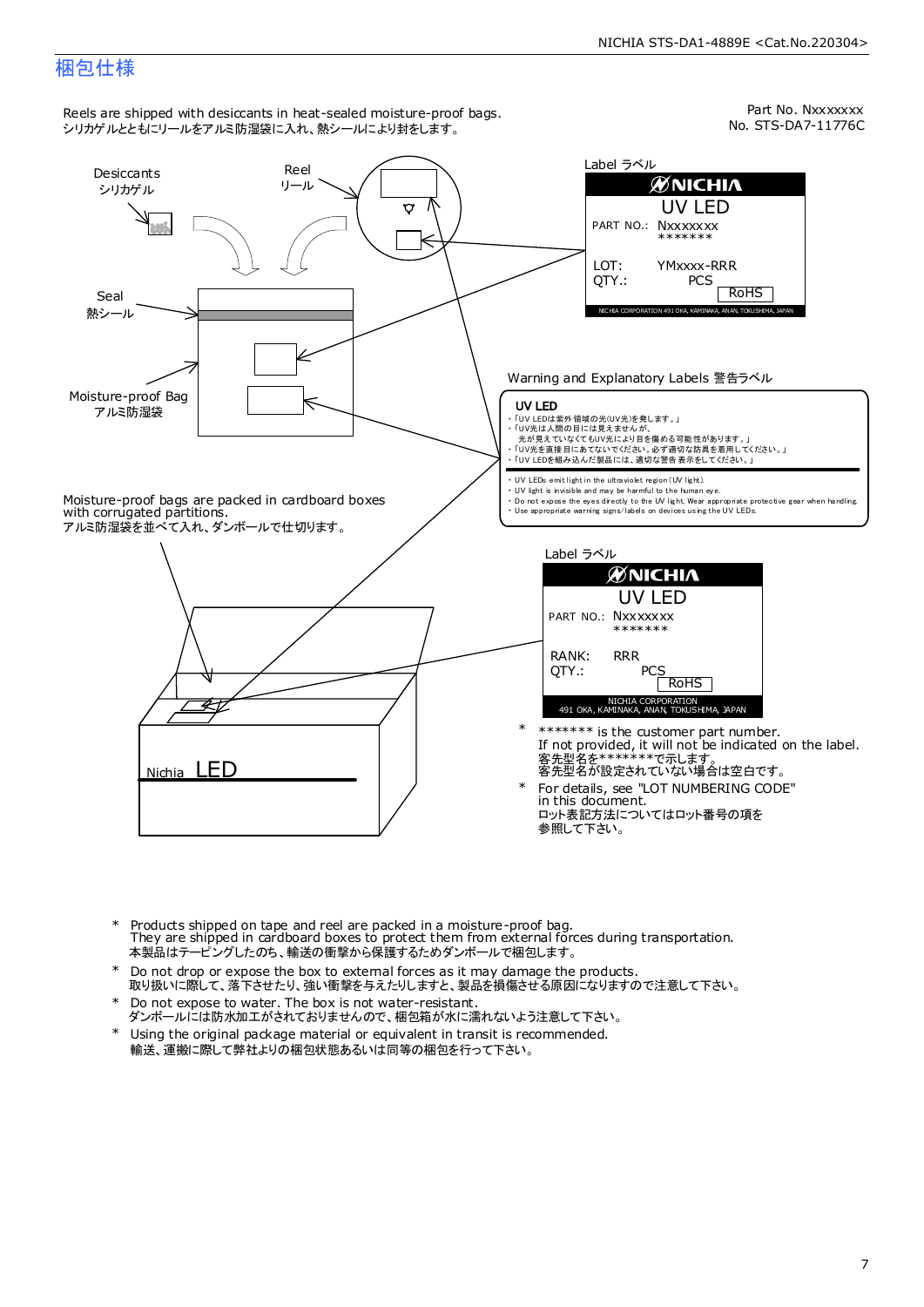### ロット番号

ロット番号は以下のように英数字で表記します。

- YMxxxx RRR
- Y 製造年

| 年    |   |
|------|---|
| 2021 |   |
| 2022 | М |
| 2023 | Ν |
| 2024 | O |
| 2025 | P |
| 2026 |   |

#### M - 製造月

| 月 | м | 月  | М |
|---|---|----|---|
|   |   |    |   |
|   |   | 8  | 8 |
| 3 | २ | 9  | q |
|   |   | 10 |   |
|   | 5 | 11 | P |
| 6 | 6 | 12 |   |

xxxx-当社管理番号

RRR-波長ランク、放射束ランク、順電圧ランク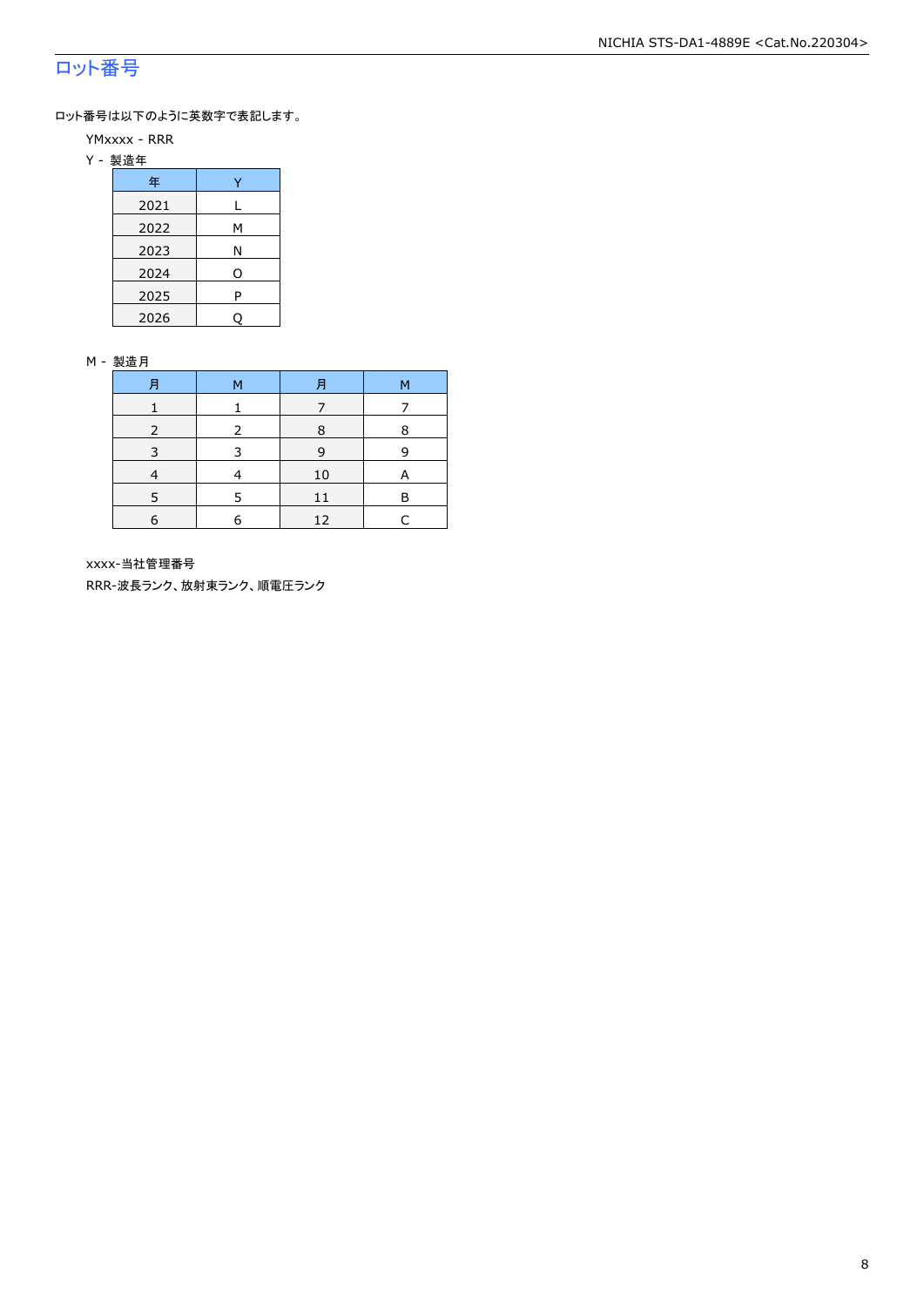## ディレーティング特性

NVSU233x 管理番号 No. STS-DA7-5932B





#### デューティー比-許容順電流特性 **Duty Ratio vs Allowable Forward Current**

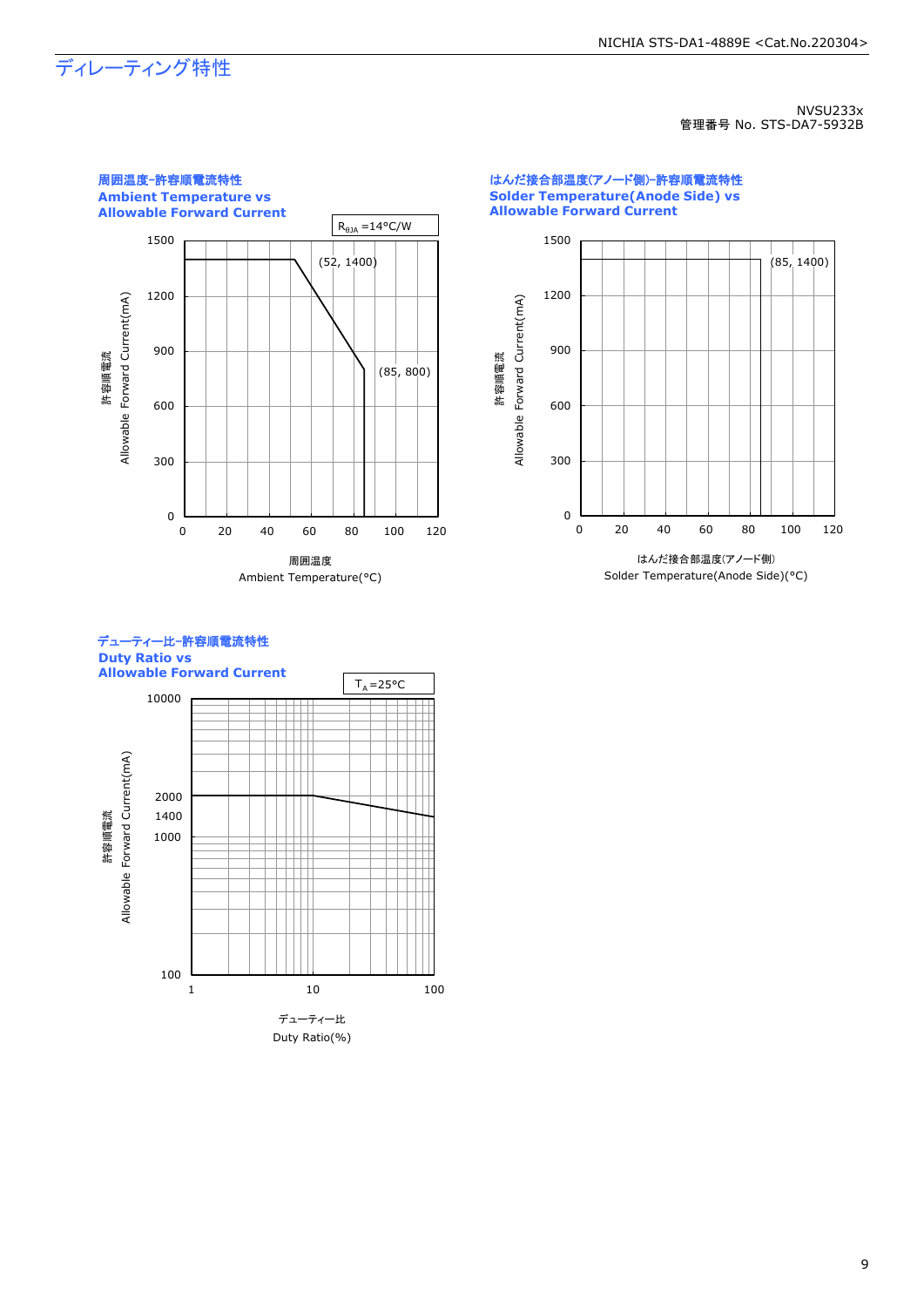### 光学特性

#### \* 本特性は参考です。

All characteristics shown are for reference only and are not guaranteed.

NVSU233B 管理番号 No. STS-DA7-12046A







\* 本特性はピーク波長ランクU365xに対応しています。 The graphs above show the characteristics for U365x LEDs of this product.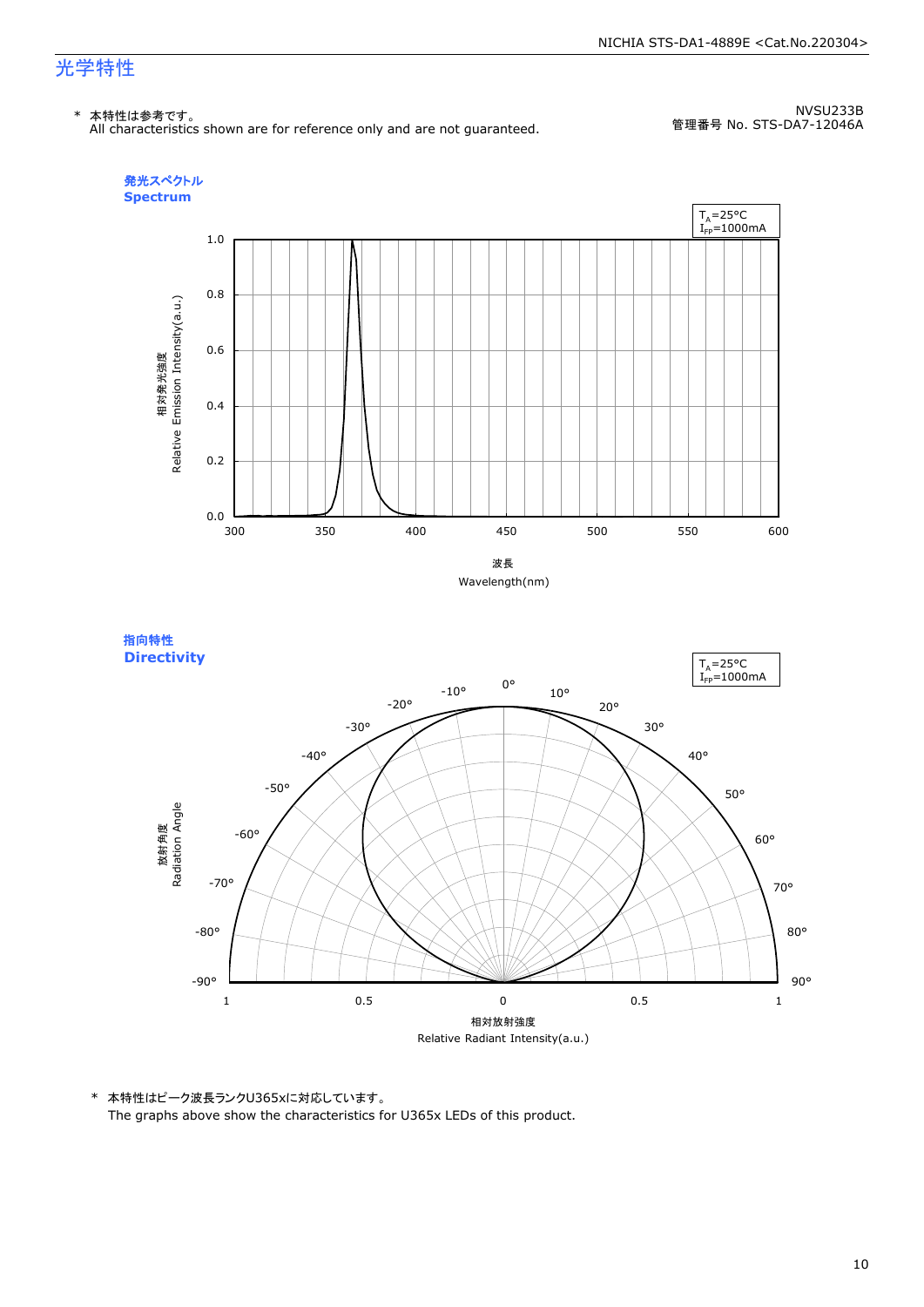### 光学特性

#### \* 本特性は参考です。

All characteristics shown are for reference only and are not guaranteed.

NVSU233B 管理番号 No. STS-DA7-12690A





\* 本特性はピーク波長ランクU385xに対応しています。 The graphs above show the characteristics for U385x LEDs of this product.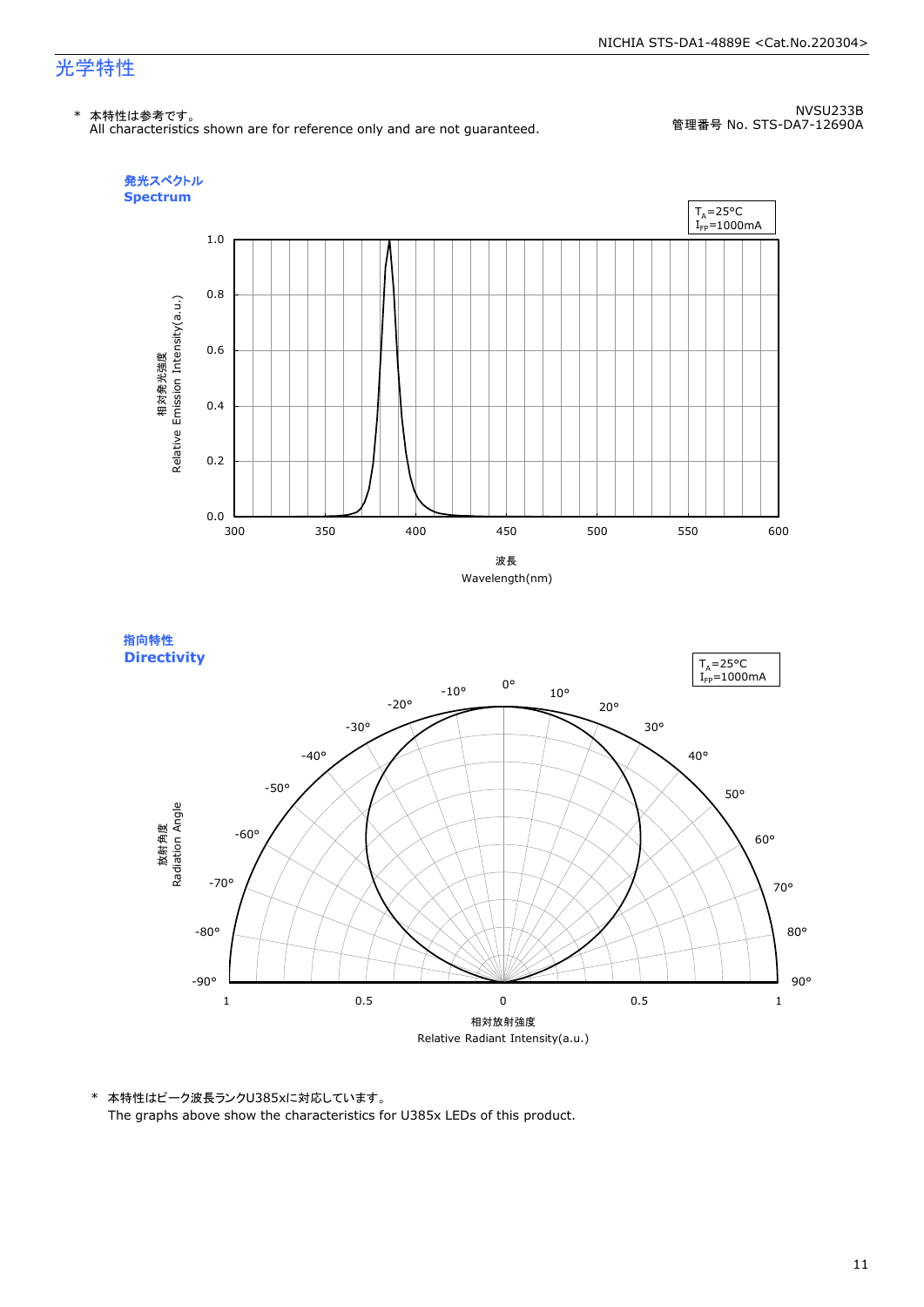### 光学特性

#### \* 本特性は参考です。

All characteristics shown are for reference only and are not guaranteed.

NVSU233B 管理番号 No. STS-DA7-13437A





\* 本特性はピーク波長ランクU395xに対応しています。 The graphs above show the characteristics for U395x LEDs of this product.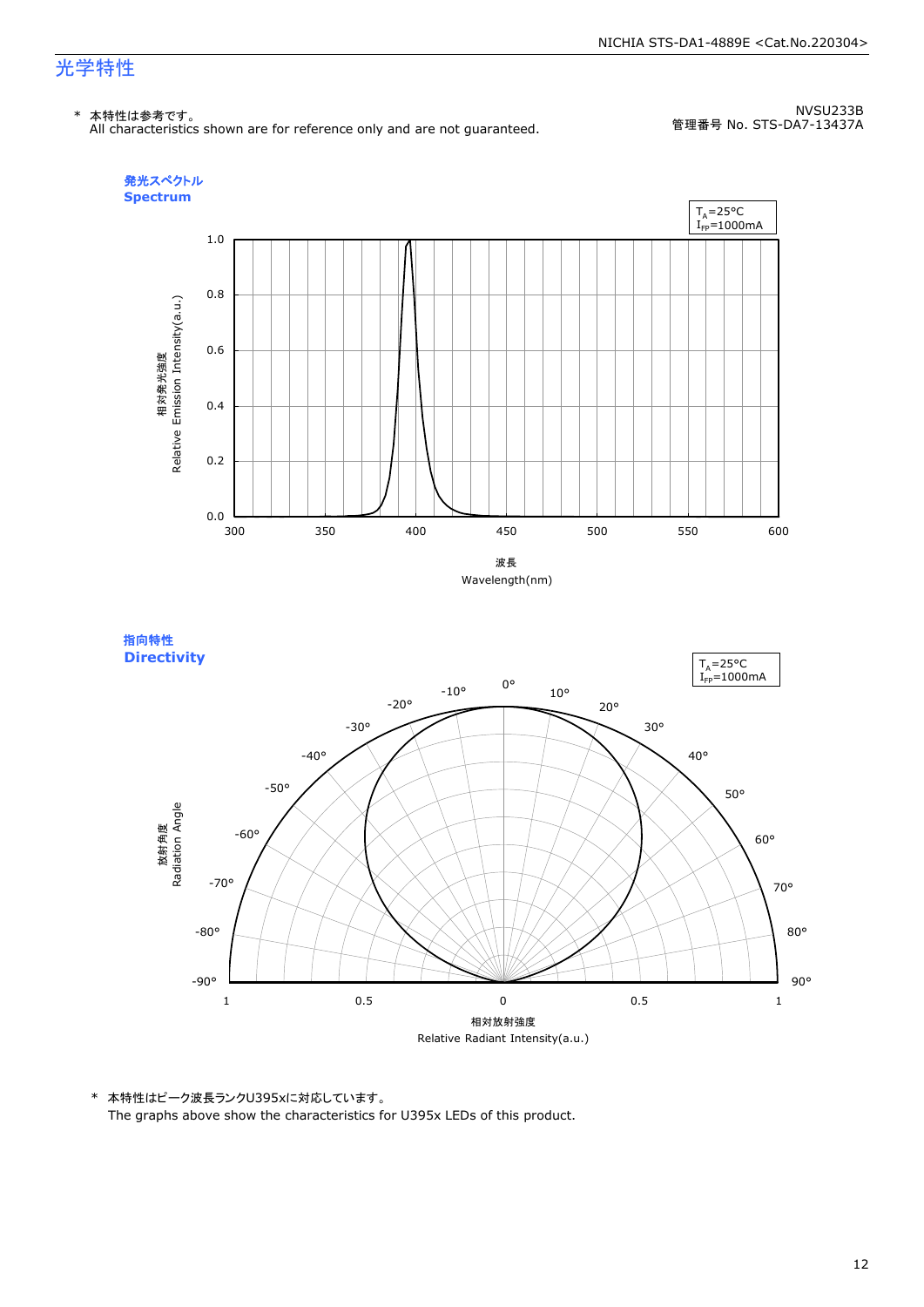All characteristics shown are for reference only and are not guaranteed.

NVSU233B 管理番号 No. STS-DA7-12048A

NICHIA STS-DA1-4889E <Cat.No.220304>



\* 本特性はピーク波長ランクU365xに対応しています。 The graphs above show the characteristics for U365x LEDs of this product.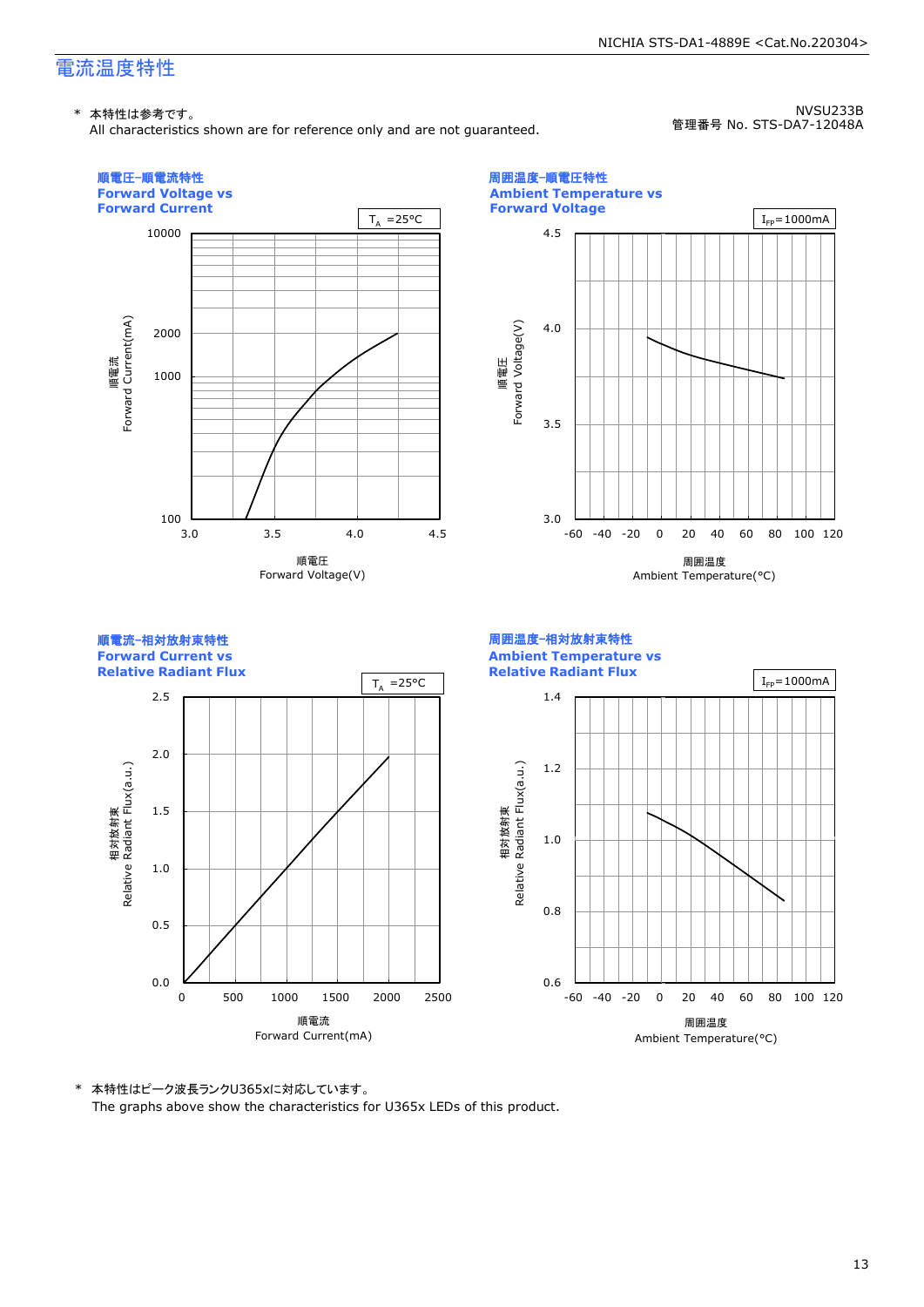All characteristics shown are for reference only and are not guaranteed.

NVSU233B 管理番号 No. STS-DA7-12691A

NICHIA STS-DA1-4889E <Cat.No.220304>



\* 本特性はピーク波長ランクU385xに対応しています。 The graphs above show the characteristics for U385x LEDs of this product.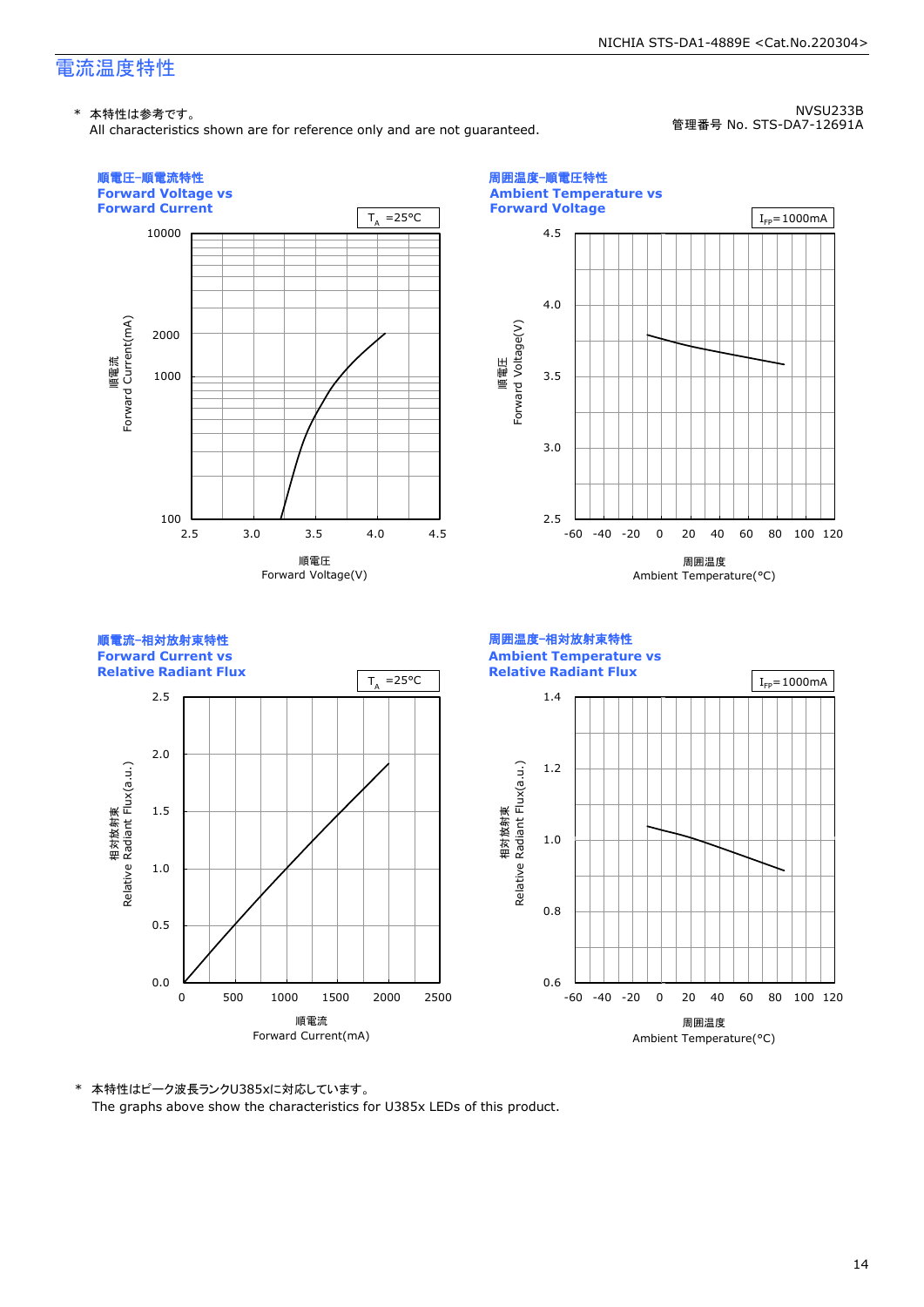All characteristics shown are for reference only and are not guaranteed.

NVSU233B 管理番号 No. STS-DA7-13438A

NICHIA STS-DA1-4889E <Cat.No.220304>



\* 本特性はピーク波長ランクU395xに対応しています。 The graphs above show the characteristics for U395x LEDs of this product.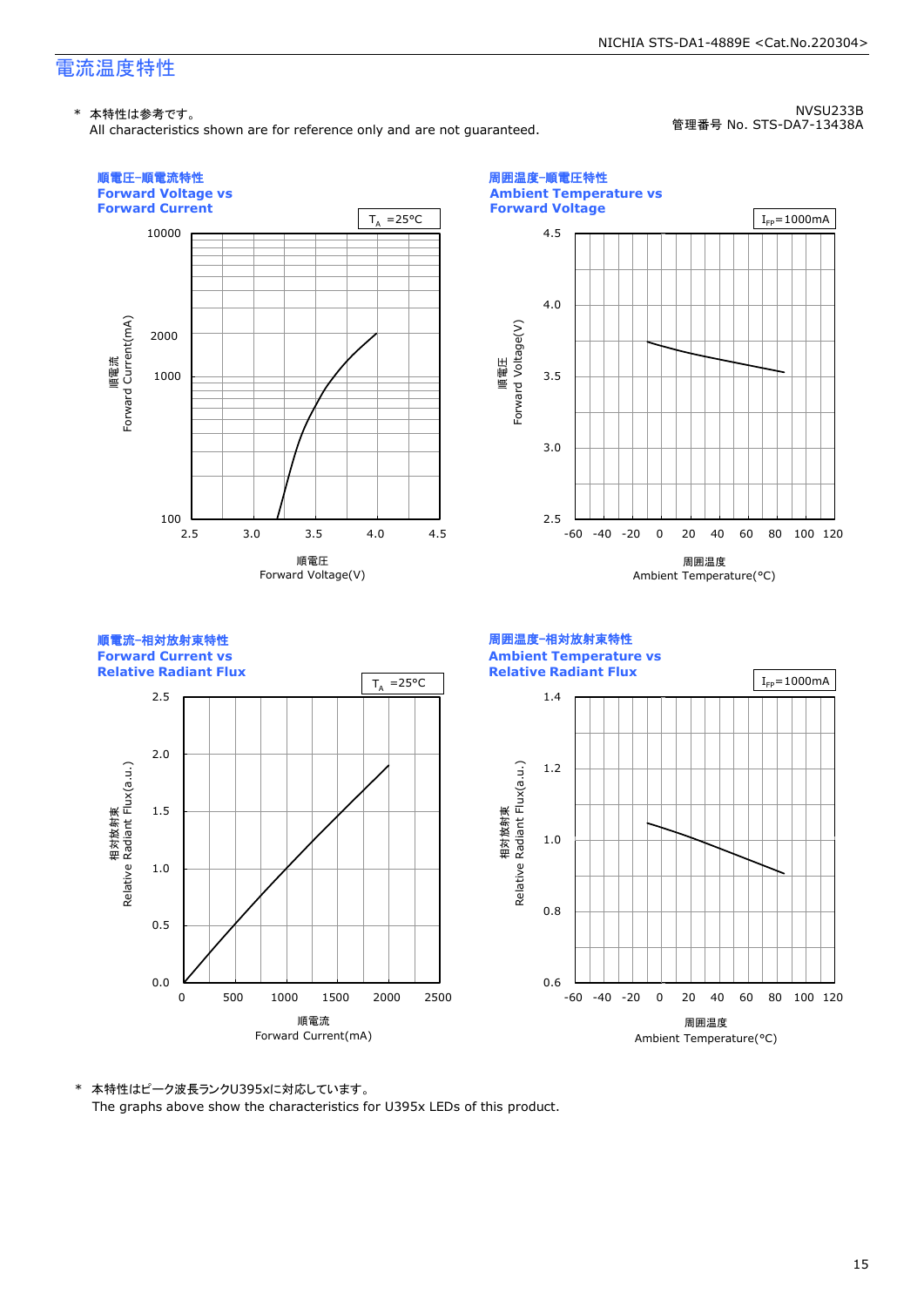#### \* 本特性は参考です。

All characteristics shown are for reference only and are not guaranteed.

NVSU233B 管理番号 No. STS-DA7-12050A



\* 本特性はピーク波長ランクU365xに対応しています。 The graphs above show the characteristics for U365x LEDs of this product.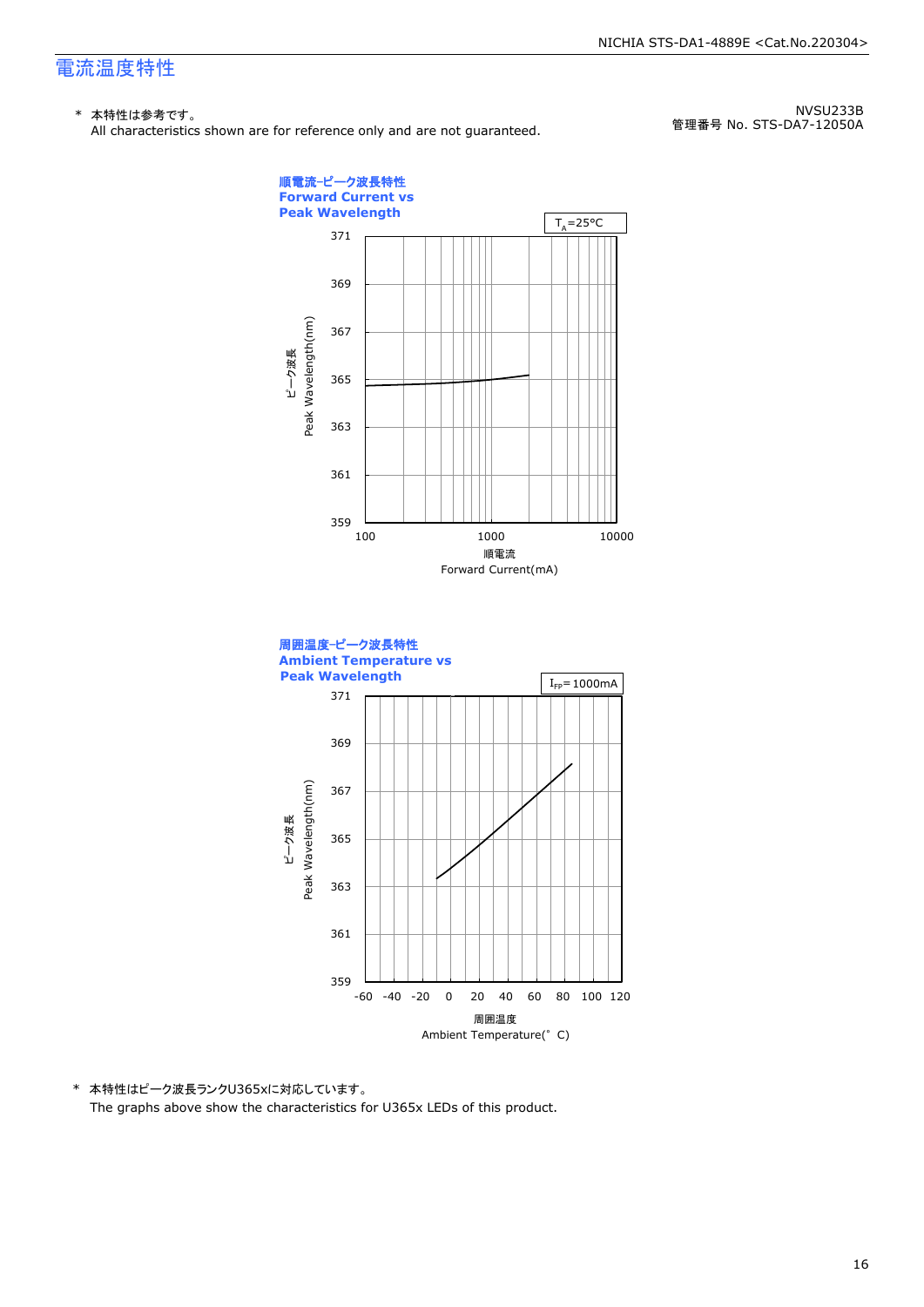#### \* 本特性は参考です。

All characteristics shown are for reference only and are not guaranteed.

NVSU233B 管理番号 No. STS-DA7-12692A



\* 本特性はピーク波長ランクU385xに対応しています。 The graphs above show the characteristics for U385x LEDs of this product.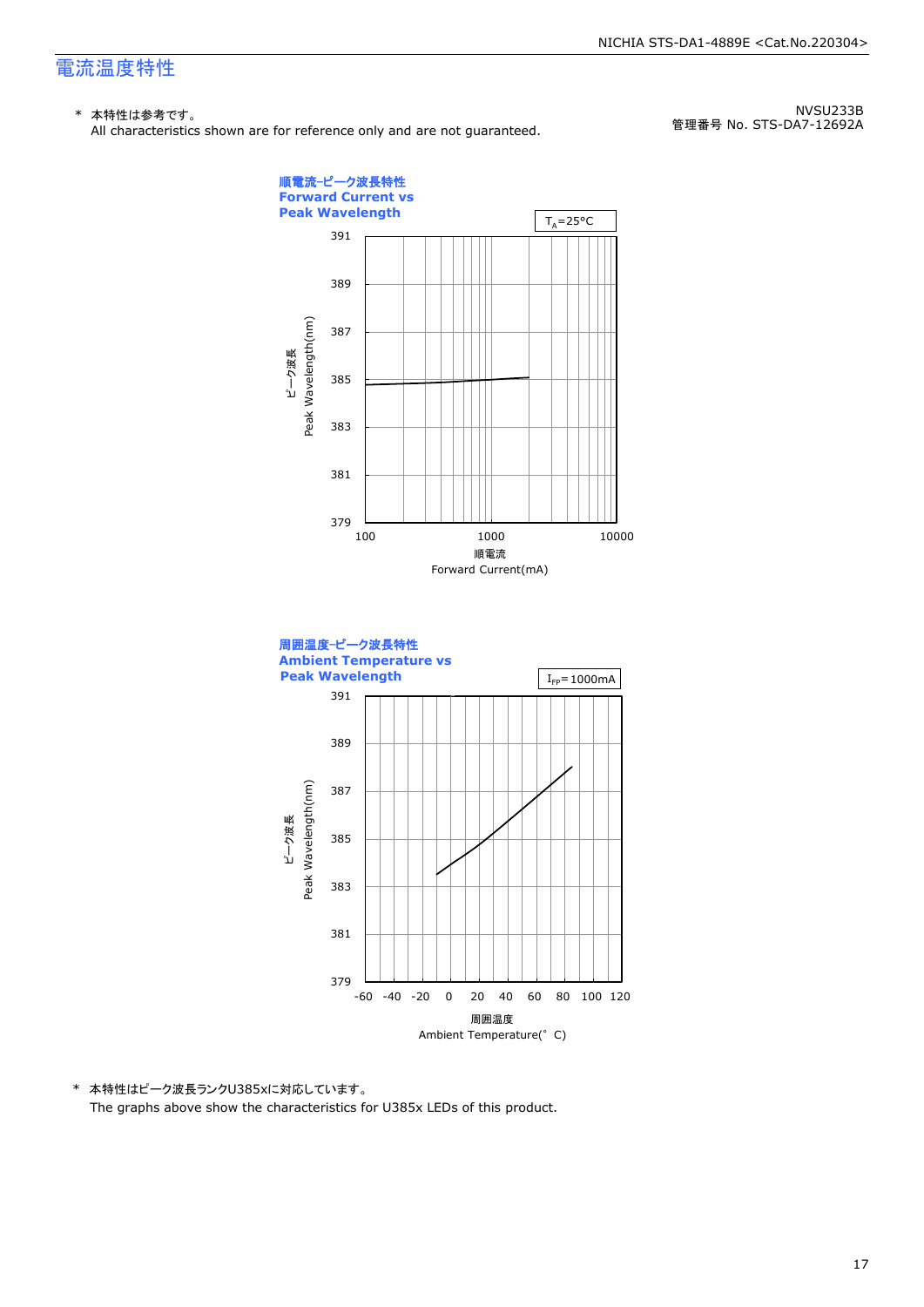#### \* 本特性は参考です。

All characteristics shown are for reference only and are not guaranteed.

NVSU233B 管理番号 No. STS-DA7-13439A



\* 本特性はピーク波長ランクU395xに対応しています。 The graphs above show the characteristics for U395x LEDs of this product.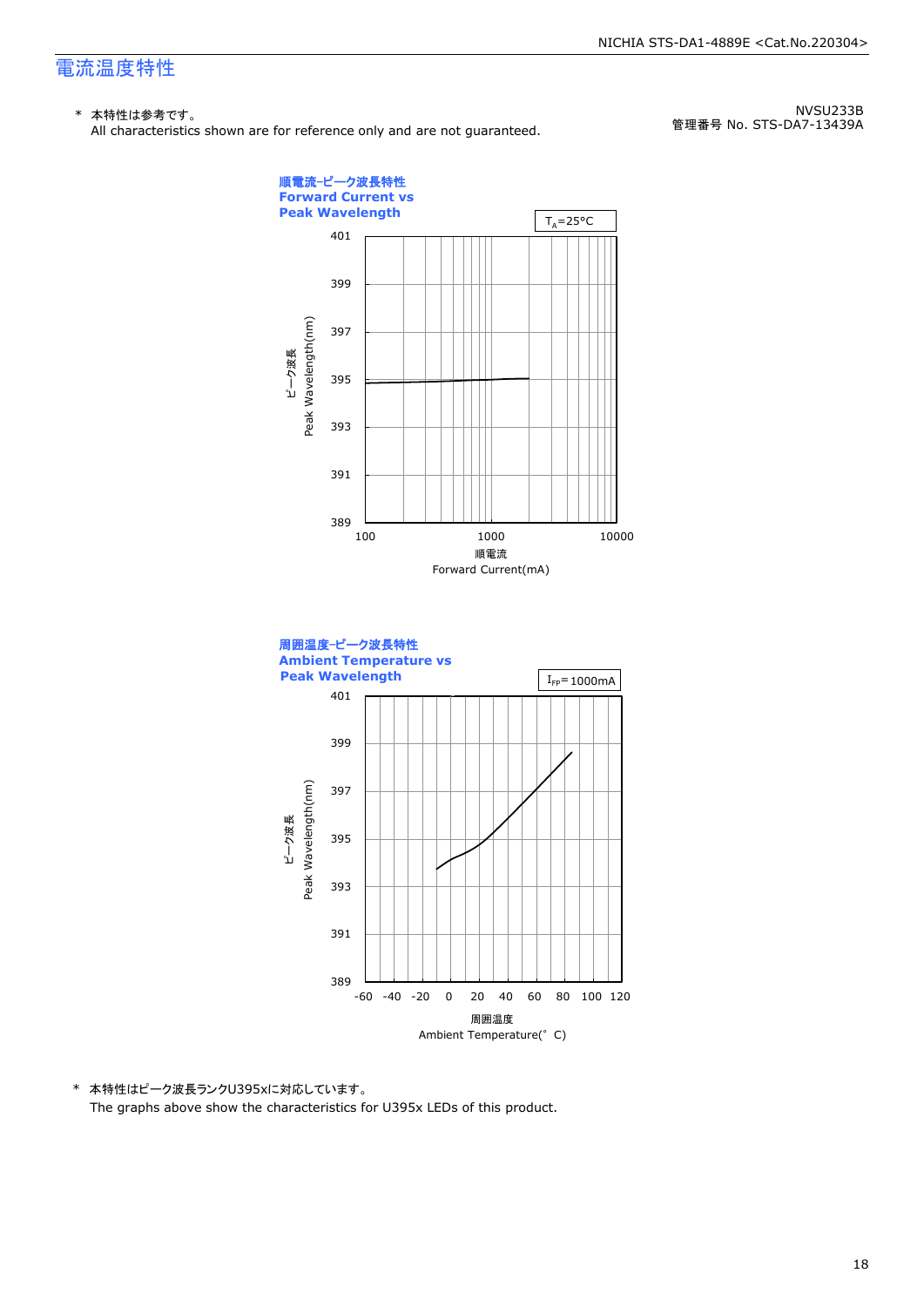### 信頼性

### (1) 試験項目と試験結果

| 試験項目      | 参照規格                            | 試験条件                                                  | 試験時間     | 故障判定<br>基準 No. | 故障数/試験数 |
|-----------|---------------------------------|-------------------------------------------------------|----------|----------------|---------|
| はんだ耐熱性    | <b>JEITA ED-4701</b>            | T <sub>sld</sub> =260°C, 10 秒, 2 回                    |          | #1             | 0/10    |
| (リフローはんだ) | 300 301                         | (前処理 30℃, 70%, 168 時間)                                |          |                |         |
| 熱衝撃(気相)   |                                 | -40°C(15 分)~100°C(15 分)                               | 100 サイクル | #1             | 0/10    |
| 高温保存      | <b>JEITA ED-4701</b><br>200 201 | $T_A = 100^{\circ}C$                                  | 1000 時間  | #1             | 0/10    |
| 低温保存      | JEITA ED-4701<br>200 202        | $T_A = -40$ <sup>o</sup> C                            | 1000 時間  | #1             | 0/10    |
| 連続動作      |                                 | $T_A = 25^{\circ}C$ , I <sub>F</sub> =1400mA          | 1000 時間  | #1             | 0/10    |
| 高温連続動作    |                                 | $T_A = 85^{\circ}$ C, I <sub>F</sub> =800mA           | 1000 時間  | #1             | 0/10    |
| 高温高湿連続動作  |                                 | 60°C, RH=90%, IF=1000mA                               | 500 時間   | #1             | 0/10    |
| 低温連続動作    |                                 | $T_A = -10$ °C, $I_F = 1000$ mA                       | 1000 時間  | #1             | 0/10    |
|           | <b>JEITA ED-4701</b>            | $200 \text{m/s}^2$ , $100 \sim 2000 \sim 100$ Hz, 4 分 |          |                |         |
| 振動        | 400 403                         | 3 方向, 4 サイクル                                          | 48分      | #1             | 0/10    |
| 静電破壊      | JEITA ED-4701<br>300 304        | HBM, 2kV, 1.5kΩ, 100pF, 順逆 3 回                        |          | #1             | 0/10    |

注記:

1) 熱抵抗 RθJA≈14.0℃/W

2) 測定は LED が常温に戻ってから行います。

#### (2) 故障判定基準

| 基準 No. | 項目                   | 条件              | 判定基準     |
|--------|----------------------|-----------------|----------|
|        | 順電圧(VF)              | $I_F = 1000$ mA | ·初期値×1.1 |
| #1     | 放射束(Φ <sub>Ε</sub> ) | $I_F = 1000$ mA | <初期値×0.7 |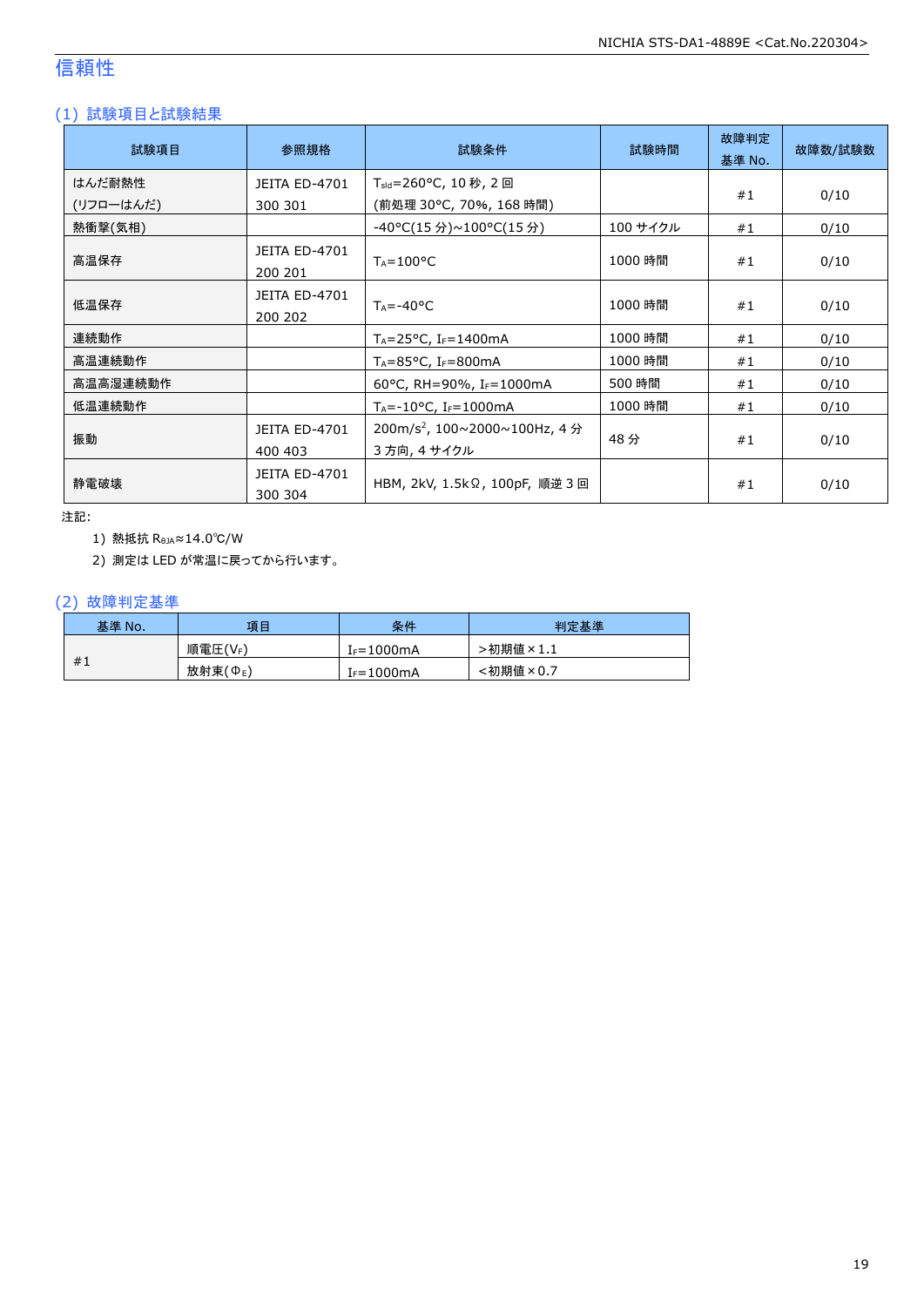### 注意事項

#### (1) 保管

|       | 条件        | 温度                   | 湿度       | 期間        |
|-------|-----------|----------------------|----------|-----------|
|       | アルミ防湿袋開封前 | 30°C 以下              | 90%RH 以下 | 納入日より1年以内 |
| 保管    | アルミ防湿袋開封後 | 30°C 以下              | 70%RH 以下 | 168 時間以内  |
| ベーキング |           | $65 \pm 5^{\circ}$ C | -        | 24 時間以上   |

● 本製品は、MSL3 に相当します。MSL については IPC/JEDEC STD-020 をご確認下さい。

- 本製品は、パッケージに吸収された水分がはんだ付け時の熱で気化膨張することにより、界面の剥離が発生し光学的劣化を起こす可能性があります。そ のためお客様にて実装するまでの、吸湿量を最小限に抑えるため防湿梱包を実施しております。アルミ防湿袋に入っているシリカゲルは吸湿が進むと青 色から赤色へ変色します。
- アルミ防湿袋を開封後は上記の条件を越えないようにはんだ付けを完了下さい。万一未使用の LED が残った場合は、シリカゲル入り密閉容器等で保管 下さい。なお当社防湿袋に戻し、再封印することを推奨します。
- 保管期間を過ぎた場合は、ベーキング処理を施して下さい。また、保管期間内に同封してあるシリカゲルの青色が無くなった場合も、同様にベーキングを お願いします。ベーキングは 1 回までとします。
- 電極部分は、金メッキが施されております。腐食性ガス等を含む雰囲気にさらされますと、メッキ表面が変質し、はんだ付け性に問題が生じる事がありま す。保管時は密閉容器等で保管して下さい。なお当社防湿袋に戻し、再封印することを推奨します。
- 実機に使用する部材(パッキン、接着剤など)については、メッキ表面への影響を考慮して、硫黄成分を含有しているものの使用を避けて下さい。メッキの 表面異常は、導通・接続不良に繋がる可能性があります。また、パッキンを使用する場合は、シリコーンゴム材質のものを推奨します。その際、低分子量 のシロキサンによる機器の接点不良に注意して下さい。
- 急激な温度変化のある場所では、結露が起こりますので温度変化の少ない場所に保管して下さい。
- 埃の多い環境での保管は避けて下さい。
- 直射日光や室温を超えるような環境に長期間さらさないで下さい。

#### (2) 使用方法

● LED 毎に絶対最大定格を超えないように回路設計を行って下さい。LED 毎に定電流駆動することを推奨致します。また定電圧駆動する場合は、(A)の回 路は LED の順電圧の影響により LED に流れる電流がばらつく可能性がありますので、(B)の回路を推奨します。



- 本製品は、順方向電流駆動でご使用下さい。また、非点灯時には順逆とも電圧がかからないように配慮下さい。特に逆電圧が連続的に加わる状態は、マ イグレーションを発生させる可能性があり、素子にダメージを与える場合がありますので避けて下さい。長時間使用しない場合は、安全のために必ず主電 源スイッチを切って下さい。
- 本製品は LED の諸特性が安定する定格電流の 10%以上でご使用されることを推奨します。
- 雷サージなどの過電圧が LED に加わらないようにして下さい。
- 屋外で使用される場合は、十分な防水対策、湿度対策、塩害対策を施してご使用下さい。
- 本 LED からは可視光もでておりますので、センサー用途等での使用の際はご注意下さい。
- 紫外光を含む本製品に曝露されることで、健康に影響を及ぼす懸念があります。紫外線の有害性につきましては使用する波長、放射照度、照射時間によ り異なります。使用用途によっては、使用者へ十分な注意喚起が必要な場合があります。詳細につきましては、アプリケーションノート(紫外線の取り扱い について)を参照ください。
- 実機に使用する部材によっては、紫外光により劣化が促進される可能性があります。実機に使用する部材につきましては、事前に十分検証の後、選定く ださい。また、紫外光が照射される対照物についても、劣化が促進される恐れがありますので十分ご注意ください。使用用途によっては、使用者へ十分な 注意喚起が必要な場合があります。
- 紫外光を励起源として蛍光反応が発生し、センサーなどに影響を及ぼすことがあり、誤作動を引き起こす可能性があります。使用用途によっては、使用者 へ十分な注意喚起が必要な場合があります。
- 紫外発光 LED と他の LED を組み合わせてご使用になる場合、紫外光が励起源となり、その他の LED が発光する場合があります。他の LED に紫外光 が当たらないように設計することを推奨します。
- 本製品は、高湿条件下にて継続使用されますと、ダイスの劣化が促進され、放射束低下を招く恐れがあります。高湿条件下にて継続使用される場合は事 前検証を十分行って下さい。
- 本製品は結露する環境で使用しないでください。結露環境下で使用した場合、リークが発生し放射束低下に至ることがあります。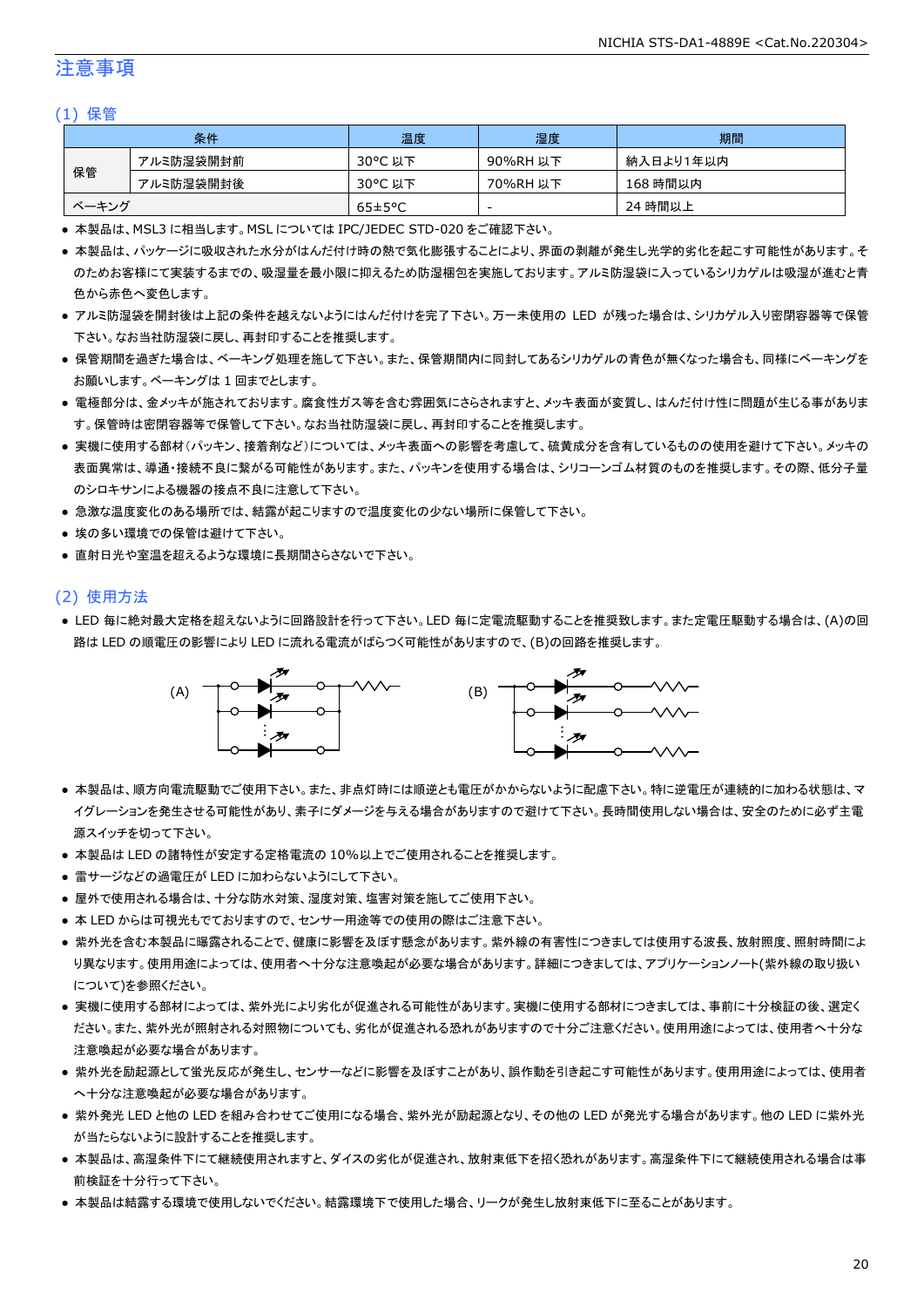(3) 取り扱い上の注意

- 素手で本製品を取り扱わないで下さい。表面が汚れ、光学特性に影響を及ぼすことがあります。また場合によっては、製品の変形や断線が起こり、不灯 の原因になることがあります。
- ピンセットで本製品を取り扱う場合は、製品へ過度な圧力を掛けないようにして下さい。ガラスの傷、欠け、剥がれ、製品の変形や断線が起こり、不灯の原 因となります。
- 本製品を落下させてしまった場合には、製品の変形などが発生することがありますのでご注意下さい。
- 本製品の実装後に基板は積み重ねしないで下さい。実装した基板を重ねると、基板がガラスに衝撃を与えガラスの傷、欠け、剥がれ、変形・断線、LED 剥 がれが発生し、不灯の原因になります。

### (4) 設計上の注意

- 銅ベースの実装基板を推奨致します。但し、リフローはんだ実装の際に、ストレスによりガラス割れ及びはんだクラックが発生する恐れがありますので、事 前検証を十分行って下さい。
- LED を基板にはんだ付けした後の基板分割工程などで基板が曲がると、パッケージ割れが発生することがありますので基板のたわみやねじりに対して極 力ストレスの加わらないような LED 配置にして下さい。
- 基板分割部では LED の取り付け位置によって機械的ストレスが変化しますので、最もストレスが加わらないような位置に配置して下さい。
- 基板分割時は、手割りを避け、専用治具にて行って下さい。
- アルミ基板を使用する際には事前検証を十分行って下さい。使用時の熱ストレスによりはんだクラックが発生する恐れがあります。
- LED 周辺で使用する部材(筐体、パッキン、接着剤、2次レンズ、レンズカバー、グリスなど)から放出された揮発性有機化合物は、LED の発光面に付着す る可能性があります。特に密閉に近い状態では、これらの揮発性有機化合物が熱や光子エネルギーにさらされると変色が起こり LED の光出力が大幅に 低下する可能性があります。また、空気の循環をよくすることで、光出力の低下が抑制されることがあります。予め実機点灯試験による光学評価で異常な きことの確認をお願いします。

#### (5) 静電気に対する取り扱い

- 本製品は静電気やサージ電圧に敏感で、素子の損傷や信頼性低下を起こすことがあります。取り扱いに際しては、以下の例を参考に静電気対策を十分 行って下さい。
	- リストストラップ、導電性衣類、導電靴、導電性床材等による電荷の除去

作業区域内の装置、治具等の接地による電荷の除去

- 導電性材料による作業台、保管棚等の設置
- 使用機器、治具、装置類や作業区域内は適切に接地をして下さい。また、実装される機器等についてもサージ対策の実施を推奨します。
- 治具、装置類にガラスやプラスチックなどの絶縁体を使用される場合は以下の例を参考に対策を十分行って下さい。

導電性材料による導電化

加湿による帯電防止

除電器(イオナイザ)による電荷の中和

- 本製品を機器に実装後、特性検査をする際には、静電気による損傷の有無も併せて確認して頂くようお願いします。電流を下げて(1mA 以下推奨)順電 圧検査を実施することで、損傷の有無は検出できます。
- 損傷した LED には、順方向の立ち上がり電圧が低下等の異常が現れます。 不合格判定基準:(VF<2.0V at IF=0.5mA)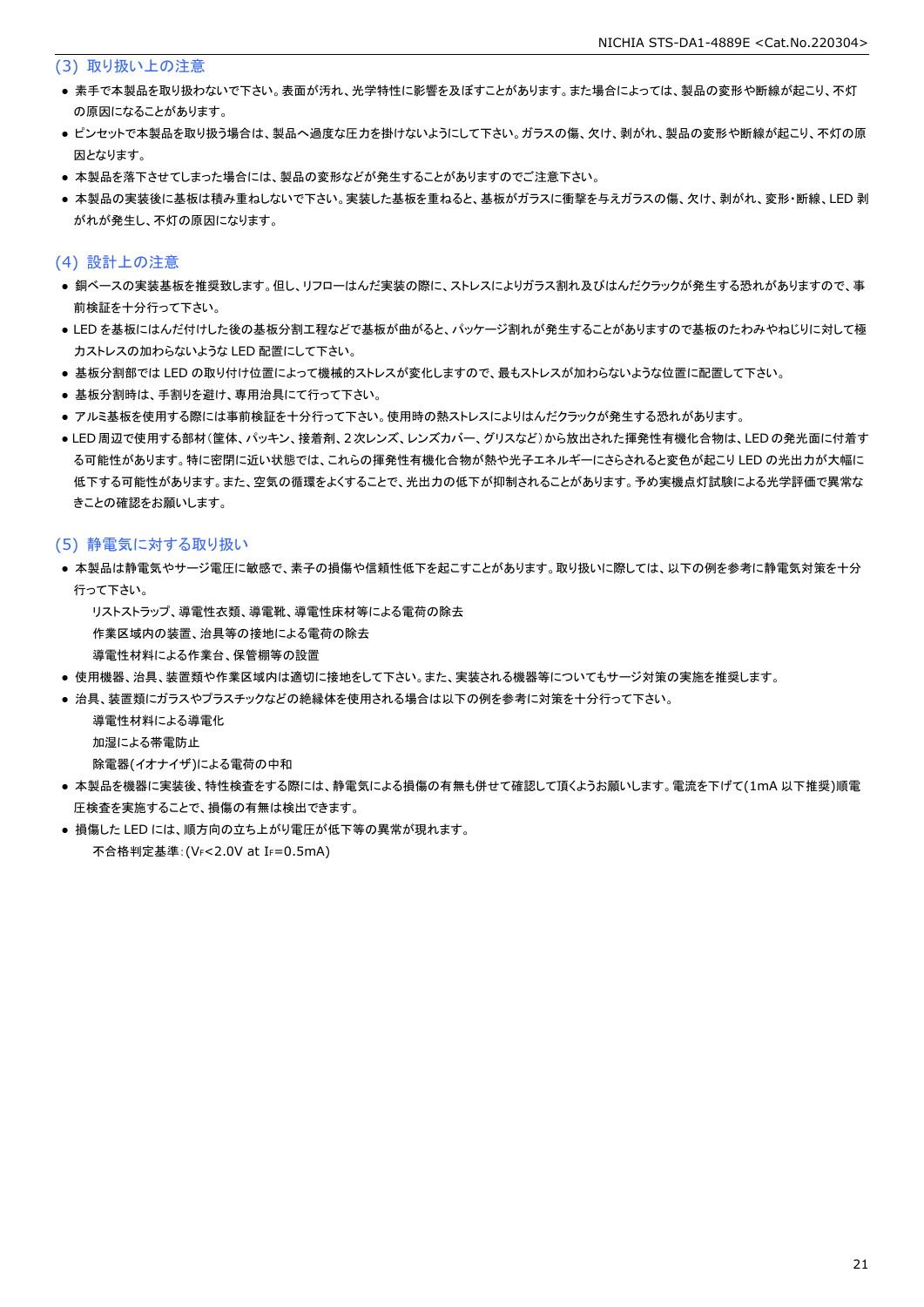#### (6) 熱の発生

- 本製品をご使用の際は、熱の発生を考慮して下さい。通電時の素子の温度上昇は、実装する基板の熱抵抗や本製品の集合状態により変化します。熱の 集中を避け、本製品周囲の環境条件により最大ジャンクション温度(Tj)を超えることがないよう配慮下さい。
- 本製品周囲の温度条件(TA)により使用電流を決め放熱等の処理を施して下さい。
- 温度についての関係は、次の2つの式で表されます。

1)  $T_J = T_A + R_{\theta JA} \cdot W$  2)  $T_J = T_S + R_{\theta JS} \cdot W$  \*TJ=ジャンクション温度: °C、TA=周囲温度: °C T<sub>S</sub>=はんだ接合部温度(アノード側): °C RθJA=ダイスから周囲空気までの熱抵抗: °C/W ReJs=ダイスから Ts 測定ポイントまでの熱抵抗: °C/W  $W = \frac{1}{2} \lambda \frac{1}{2} \sum_{r=1}^{n} (I_{F} \times V_{F})$ : W



#### (7) 洗浄

- 洗浄は、基本的には行わないで下さい。洗浄剤の使用に当たってはパッケージ及びガラスが浸され不具合発生の原因となる場合がありますので、問題の ないことを十分確認の上での使用をお願い致します。フロン系溶剤については、世界的に使用が規制されています。
- 超音波洗浄は、基本的には行わないで下さい。やむをえず行う場合は、発振出力や基板の取り付け方により LED への影響が異なりますので、予め実使 用状態で異常のない事を確認の上実施下さい。

#### (8) 目の安全性

- 2006 年に国際電気委員会(IEC)からランプ及びランプシステムの光生物学的安全性に関する規格 IEC 62471 が発行され、LED もこの規格の適用範 囲に含められました。一方、2001 年に発行されたレーザー製品の安全に関する規格 IEC 60825-1 Edition1.2 において、LED が適用範囲に含まれて いましたが、2007 年に改訂された IEC 60825-1 Edition2.0 で LED が適用除外されました。但し、国や地域によっては、依然として IEC 60825-1 Edition1.2 と同等規格を採用し、LED が適用範囲に含められています。これらの国や地域向けには、ご注意下さい。IEC62471 によって分類される LED のリスクグループは、放射束や発光スペクトル、指向性などによって異なり、特に青色成分を含む高出力ではリスクグループ 2 に相当する場合もあり ます。LED の出力を上げたり、LED からの光を光学機器にて集光したりするなどした状態で、直視しますと眼を痛めることがありますので、ご注意下さい。
- 点滅光を見つづけると光刺激により不快感を覚えることがありますのでご注意下さい。又、機器に組み込んでご使用される場合は、光刺激などによる第三 者への影響をご配慮下さい。
- 本製品は紫外発光 LED です。点灯中の LED からは強い紫外線が出ており、紫外光は人間の目に直接入射すると非常に危険です。紫外光をのぞき込ん だり、光学系を通して見ないようにして下さい。光の反射を受ける可能性がある場合は安全眼鏡を使用し、光が直接目に入らないように保護して下さい。
- 本製品を組み込んだ機器には、適切な警告表示をしてください。